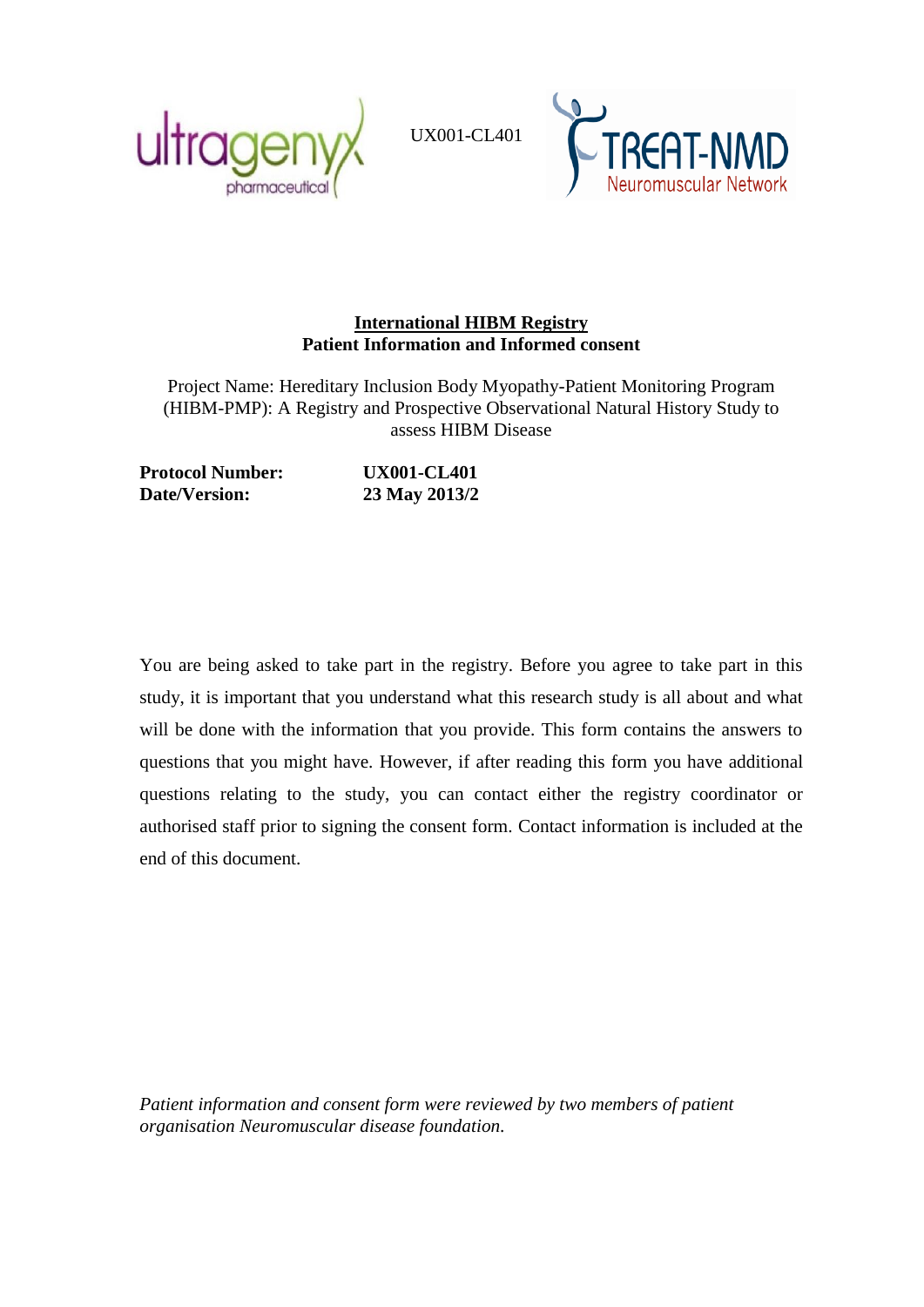## **Summary**

Hereditary Inclusion Body Myopathy (HIBM), also known as Nonaka disease, GNE myopathy or distal myopathy with rimmed vacuoles is a rare muscle disease. You are being asked to participate in the international database (registry) for patients with HIBM disease. Registering with the database means that we will ask you to fill in questionnaires to provide details of your condition, general medical history, medications you are taking, quality of your life and ability to move. This will take approximately 1.5 hours to complete all questions at the first time. You can complete as many questions as you want and return to your profile to complete the rest of the questions at a later time.

We will contact you in 6 month, 12 month and yearly after to ask you to update your profile by completing a short form. If you agree we will contact you to inform about advances in HIBM research, studies and trials in HIBM.

Your agreement to participate in the registry is voluntary and you can withdraw from the registry at any point without giving any reason. Regardless of your participation in the registry your medical care will not be affected in any way. Your consent to participate in this study will be taken electronically. The registry will be stored online and data can be accessed from the UK and USA by regulatory bodies (FDA and DHHS) and authorised researchers.

Registering for the database over the internet may pose some risk to data security; however, significant efforts are put in place to ensure this does not happen. The registry documentation and policy has been reviewed and is compliant with best practice and national legislation (Caldicott approval) was granted in the UK). All information we receive from you will be treated confidentially.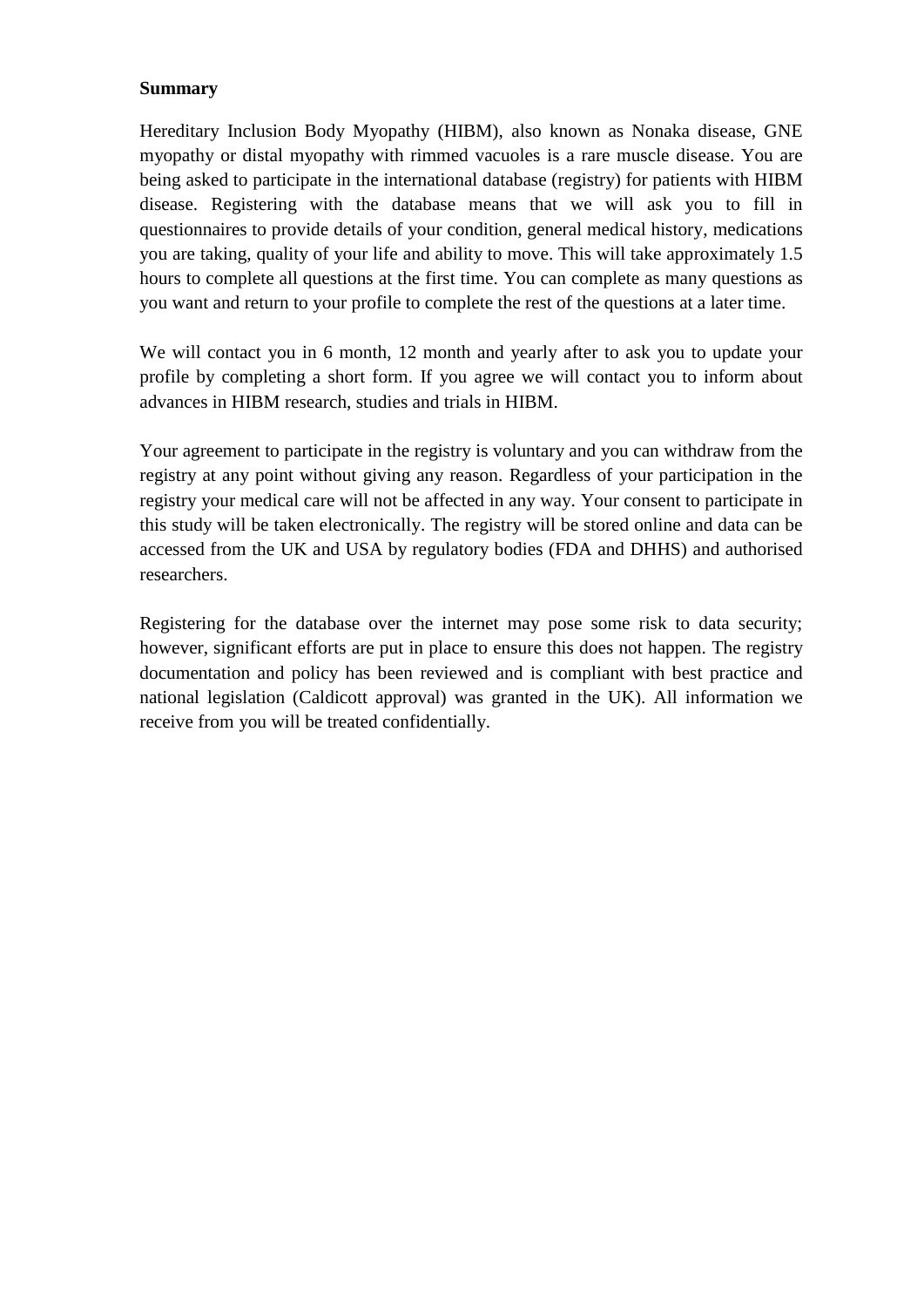#### **Who is doing this study?**

TREAT-NMD (Newcastle University), a steering committee, consisting of HIBM medical experts and patient advocates, along with Ultragenyx Pharmaceutical is doing this research. TREAT-NMD has extensive experience in similar rare muscle disease registries. For more information please see: www.treat-nmd.eu

## **What is a patient registry and why do we want to create one?**

When a clinical study or trial is being planned, it is very important that patients suitable for that trial can be found and contacted quickly. A registry is like a bridge connecting patients and families with doctors and researchers who are trying to understand and treat the disease by making sure that patients' details are all collected in a single database or "registry". TREAT-NMD network and Ultragenyx Pharmaceutical are creating this international registry for people from different countries who have HIBM.

## **Whose data are we collecting in this registry?**

This registry is for patients over 18 years affected by HIBM. This is a muscle weakening disorder uncommon in the general population. You are being asked to be in this registry and to fill this form, because you have this condition. You may ask your doctor for help in answering some of the questions. Although a number of patients have been identified worldwide, there has been only one national registry launched for HIBM patients in Japan. Our aim is to create an international registry to better understand the global patient population and facilitate access of HIBM patients worldwide.

# **What information am I required to provide?**

You will be asked questions about your history of HIBM: when, where and how you were diagnosed, what treatments you may have taken to help manage your condition, and whether any family members also have HIBM. You will be asked to share results of your DNA analysis, your general medical history and any previous or current medications you may be taking. You will complete a series of questionnaires that will ask about your quality of life, how well you can to move around and care for yourself. Based on the information you provide, staff in charge of the registry might need to gain access to your medical records to obtain information necessary to the project (for example we may need to ask your geneticist or a doctor for a copy of your genetic report and also information on your muscle biopsy).

## **What happens if I do not want to answer some of the question or do not know the answer to a question on the form?**

You can complete as many questions as you want at a time. You can ask your doctor to help in answering some questions. You can always return to your profile and complete the rest of the questions at a later time. We encourage participants to complete as many questions as possible because it will help to get a better understanding of HIBM.

#### **Who will have access to my information?**

The information that you enter will be entered into an international registry which is supervised by TREAT-NMD. Your data will be stored securely and no unauthorised people will be able to gain any information about you. Only researchers, who have been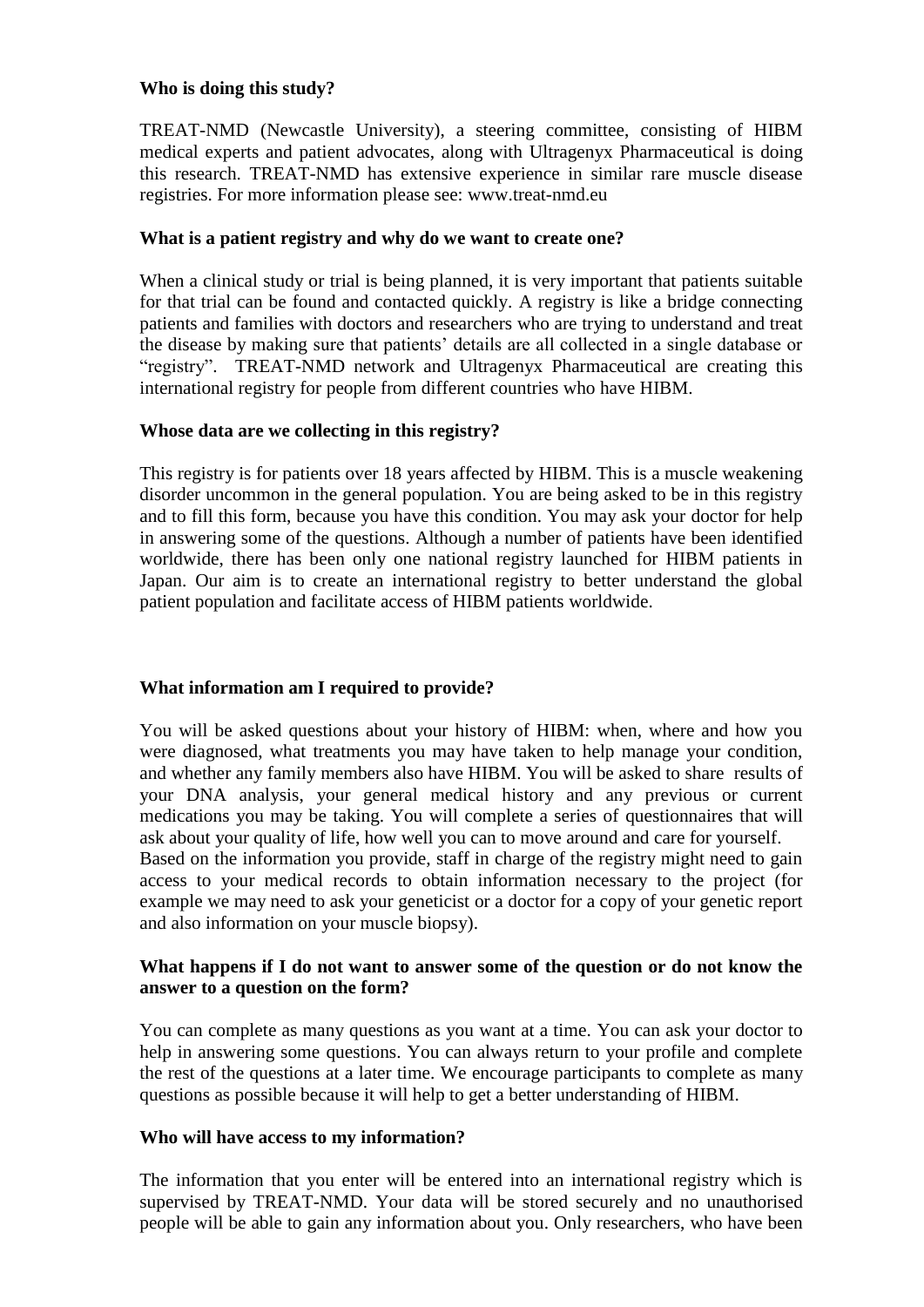approved by their local ethics committee and by the TREAT-NMD, steering committee, and Ultragenyx Pharmaceutical Inc, are allowed access to the registry anonymous data.

Your information (apart from names and contact details, which will not be disclosed) may also be shared with the following individuals or groups so that they can carry out their duties related to the study:

 The study sponsor, Ultragenyx Pharmaceutical, Inc. will have an access to deidentified data in order to analyse results and plan future clinical studies and trials.

 Ultragenyx collaborator (Summit Analytical) will have an access to the database in order to provide database maintenance and ensure its proper functioning and to help analysing the data.

Those who receive your information may share it if they are required to do so by law:

• UK and USA regulatory bodies (such as FDA and DHHS) may review or obtain your information (including your identity and name) in order to confirm the accuracy of the research data.

• An independent committee of physicians and experts that will review safety information from this study.

• Individuals or businesses such as data storage companies or IT companies outside the research site that provide services

If required by law, regulatory agencies from other countries may review provided information for quality assurance or quality control purpose. .

## **In the registry, your data will only be identified by an anonymous code, not by your name.**

This means that when researchers search the registry they will not be able to find out your personal information (name, address, etc.), but only the information they need to know about your condition that will help them decide whether you might be suitable for the study or trial. If they think that you meet the criteria for their study they will contact the person in charge of the registry. Staff working for the registry will "de-code" the data to find out the personal details and will contact you to give you information about the trial or about any other issues relevant to your condition. They will not give your name or personal information to the researchers and will not be able to contact you directly unless authorised by you. If you are interested in the information that you receive about a particular clinical study/trial, you will be given information about how you can contact the researchers running it. If you decide to take part in the study/trial, you will need to review and sign a separate consent form. Signing up for the registry does not entitle for participation in studies or trails.

## **How can I update my data if something has changed?**

If you consent to be a part of this study, you will be asked to provide your information at baseline, 6 and 12 months, then yearly thereafter for up to 15 years*.* We will send you emails reminding you to update your information. We also ask you to inform us if there are any major changes in your details that might occur in the period between updates, for example change of address or loss of ambulation (i.e. ability to walk).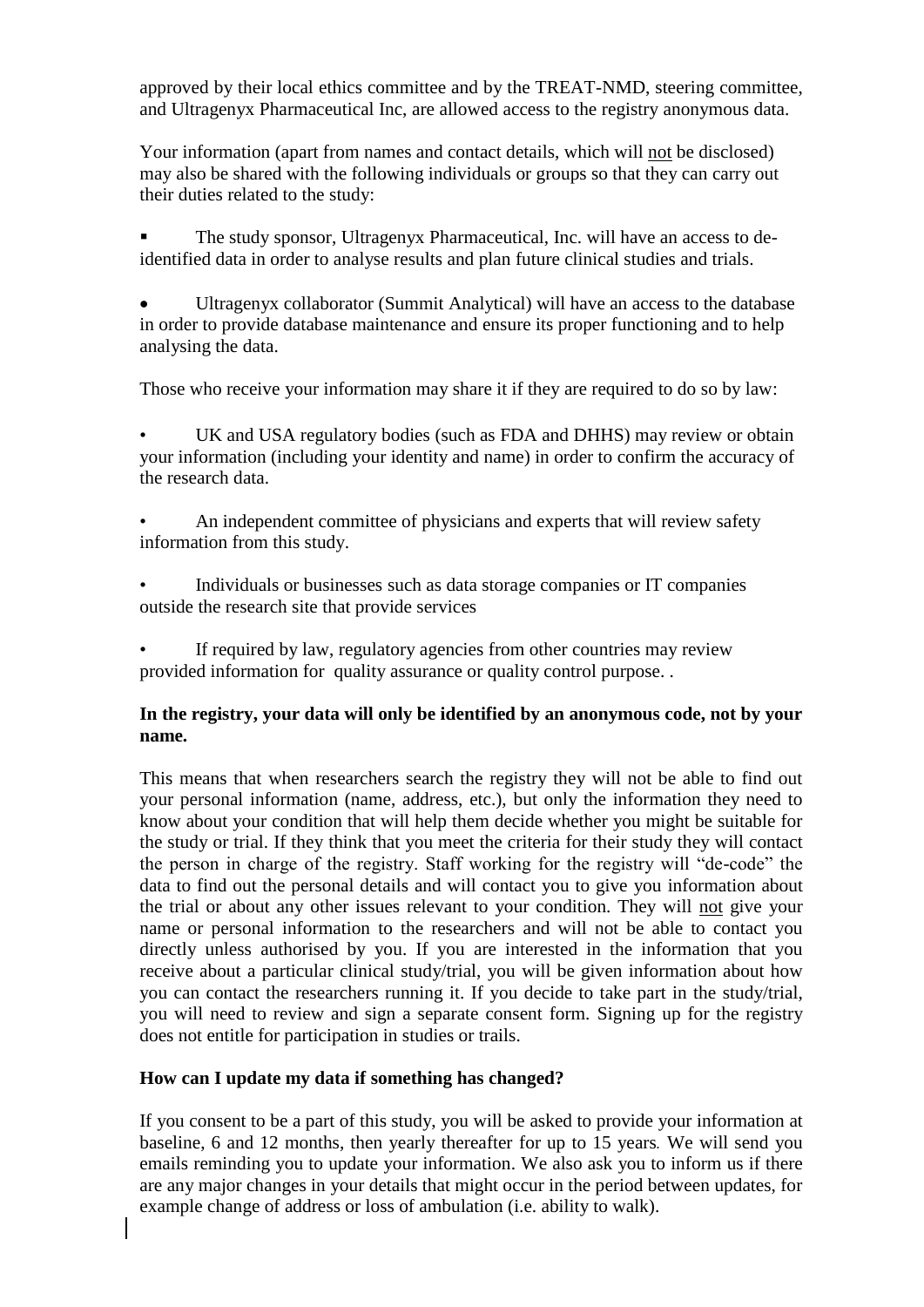# **Will my data be kept confidential?**

All information we receive from you will be treated confidentially. Creating a registry requires the existence of a file containing a patient's personal and medical data. This file will be subject to the regulations on data protection (national laws related to EU directive 95/46). The information will be encrypted and stored on a secure server. If we publish any research or other documents based on the data from the registries, this research will never identify you by name. Third parties wishing to have access to the data in the registry (such as researchers or companies planning clinical trials or conducting research on new therapies) will only have access to anonymous information identifiable by a code. Before they are granted access even to this anonymous information, they have to have permission from the ethics or Steering committee. Your data will not be made available to employers, government organisations, insurance companies or educational institutions, nor to your spouse, other members of your family or your doctor.

A description of this study will be available on [https://www.clinicaltrialsregister.eu](https://www.google.com/search?hl=en&biw=1661&bih=782&spell=1&q=https://www.clinicaltrialsregister.eu&sa=X&ei=AKUrUerpAaq3iwKEmIHQCg&ved=0CC8QBSgA) and on http://www.clinicaltrials.gov. These websites will not include information that can identify you. At most, these websites will include a summary of the results. You can search these websites at any time. Your data will be kept for up to 15 years on a physically and logically secure cloud based server.

## **How will I benefit from registering?**

The registry is intended as a public service for the benefit of patients living with HIBM. You will not receive any payment or any other financial benefit as a result of submitting your data to the registry. The results of research facilitated by the registry may be patentable or may have commercial potential. However, you will not receive patent rights and will not receive financial benefits from any future commercial development. Nevertheless, there may be other benefits from participating, including the following: we will inform you (on the basis of the information that you and your doctor provide) if you might be a suitable candidate for a certain clinical study or trial. We will also inform you if we receive any new information on your disorder which might be of interest to you, for example, if we find better ways for caring for patients with HIBM. The data collected might also provide benefits for other patients with your disorder, for example, by providing information on how many people worldwide have the same condition, or providing information for researchers interested in the best standards of care for your disorder. It will also help raise awareness of the disease and could encourage additional research and development.

#### **Will I be informed of new information relating to the study?**

Any new significant findings related to the study will be communicated to you by a member of the study team. We will also inform you if we publish any reports or papers based on the data obtained through the registry. In any publications we will never identify you by name.

#### **Do I have to participate in the registry and can I withdraw if I change my mind?**

Your continued participation in this project is completely voluntary. There are no consequences to withdrawing from this study and your refusal to be in the study or your withdrawal from the study will involve no penalty or loss of benefits to which you are entitled. You may stop being in the study at any time without affecting the availability of your future medical care.